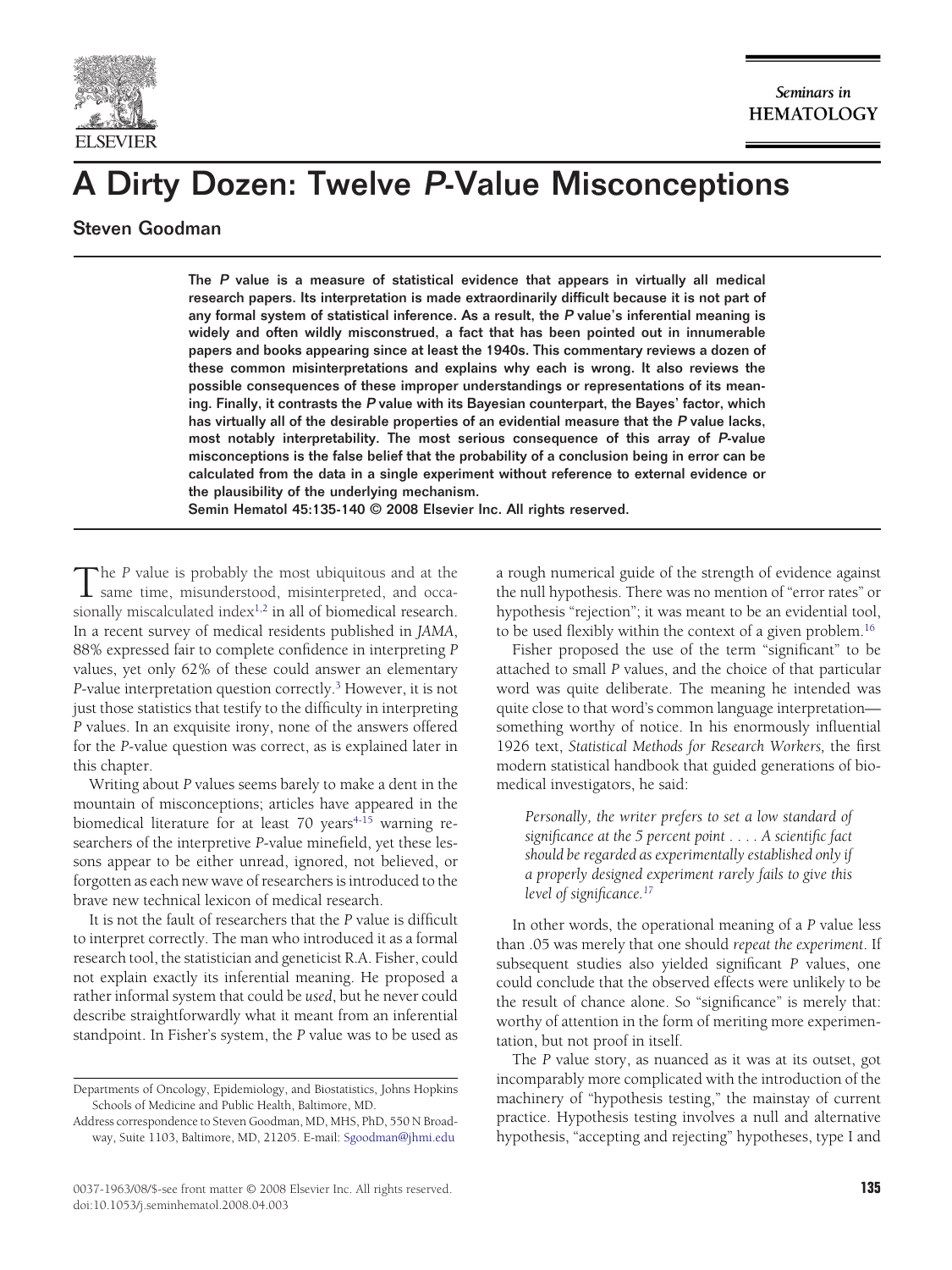

**Figure 1** Graphical depiction of the definition of a (one-sided) *P* value. The curve represents the probability of every observed outcome under the null hypothesis. The *P* value is the probability of the observed outcome (x) plus all "more extreme" outcomes, represented by the shaded "tail area."

II "error rates," "power," and other related ideas. Even though we use *P* values in the context of this testing system today, it is not a comfortable marriage, and many of the misconceptions we will review flow from that unnatural union. Indepth explanation of the incoherence of this system, and the confusion that flows from its use can be found in the literature.<sup>16,18-20</sup> Here we will focus on misconceptions about how the *P* value should be interpreted.

The definition of the *P* value is as follows—in words: *The probability of the observed result, plus more extreme results, if the null hypothesis were true;* in algebraic notation:  $Prob(X \geq x | X)$ Ho), where "X" is a random variable corresponding to some way of summarizing data (such as a mean or proportion), and "*x"* is the observed value of that summary in the current data. This is shown graphically in Figure 1.

We have now mathematically defined this thing we call a *P* value, but the scientific question is, what does it *mean*? This is not the same as asking what people *do* when they observe  $P \leq 0.05$ . That is a custom, best described sociologically. Actions should be motivated or justified by some conception of foundational meaning, which is what we will explore here.

Because the *P* value is not part of any formal calculus of inference, its meaning is elusive. Below are listed the most common misinterpretations of the *P* value, with a brief discussion of why they are incorrect. Some of the misconceptions listed are equivalent, although not often recognized as such. We will then look at the *P* value through a Bayesian lens to get a better understanding of what it means from an inferential standpoint.

For simplicity, we will assume that the *P* value arises from a two-group randomized experiment, in which the effect of an intervention is measured as a difference in some average characteristic, like a cure rate. We will not explore the many other reasons a study or statistical analysis can be misleading, from the presence of hidden bias to the use of improper models; we will focus exclusively on the *P* value itself, under ideal circumstances. The null hypothesis will be defined as the hypothesis that there is no effect of the intervention (Table 1).

**Misconception #1:** *If P.05, the null hypothesis has only a 5% chance of being true.* This is, without a doubt, the most pervasive and pernicious of the many misconceptions about the *P* value. It perpetuates the false idea that the data alone can tell us how likely we are to be right or wrong in our conclusions. The simplest way to see that this is false is to note that the *P* value is calculated under the assumption that the null hypothesis is true. It therefore cannot simultaneously be a probability that the null hypothesis is false. Let us suppose we flip a penny four times and observe four heads, two-sided  $P = .125$ . This does not mean that the probability of the coin being fair is only 12.5%. The only way we can calculate that probability is by Bayes' theorem, to be discussed later and in other chapters in this issue of *Seminars in Hematology*. [21-24](#page-5-0)

Misconception #2: A nonsignificant difference (eg, P > .05) *means there is no difference between groups.* A nonsignificant difference merely means that a null effect is statistically consistent with the observed results, together with the range of effects included in the confidence interval. It does not make the null effect the most likely. The effect best supported by the data from a given experiment is always the observed effect, regardless of its significance.

**Misconception #3:** *A statistically significant finding is clini-*

|    | If $P = .05$ , the null hypothesis has only a 5% chance of being true.                                                                      |
|----|---------------------------------------------------------------------------------------------------------------------------------------------|
|    | A nonsignificant difference (eg, $P \ge 0.05$ ) means there is no difference between groups.                                                |
|    | A statistically significant finding is clinically important.                                                                                |
|    | Studies with P values on opposite sides of .05 are conflicting.                                                                             |
| 5  | Studies with the same P value provide the same evidence against the null hypothesis.                                                        |
| 6  | $P = .05$ means that we have observed data that would occur only 5% of the time under the null hypothesis.                                  |
|    | $P = .05$ and $P \le .05$ mean the same thing.                                                                                              |
| 8  | P values are properly written as inequalities (eq. " $P \le 0.02$ " when $P = 0.015$ )                                                      |
| -9 | $P = 0.05$ means that if you reject the null hypothesis, the probability of a type I error is only 5%.                                      |
| 10 | With a $P = 0.05$ threshold for significance, the chance of a type I error will be 5%.                                                      |
| 11 | You should use a one-sided P value when you don't care about a result in one direction, or a difference in<br>that direction is impossible. |
| 12 | A scientific conclusion or treatment policy should be based on whether or not the P value is significant.                                   |

## **Table 1** Twelve <sup>P</sup>-Value Misconceptions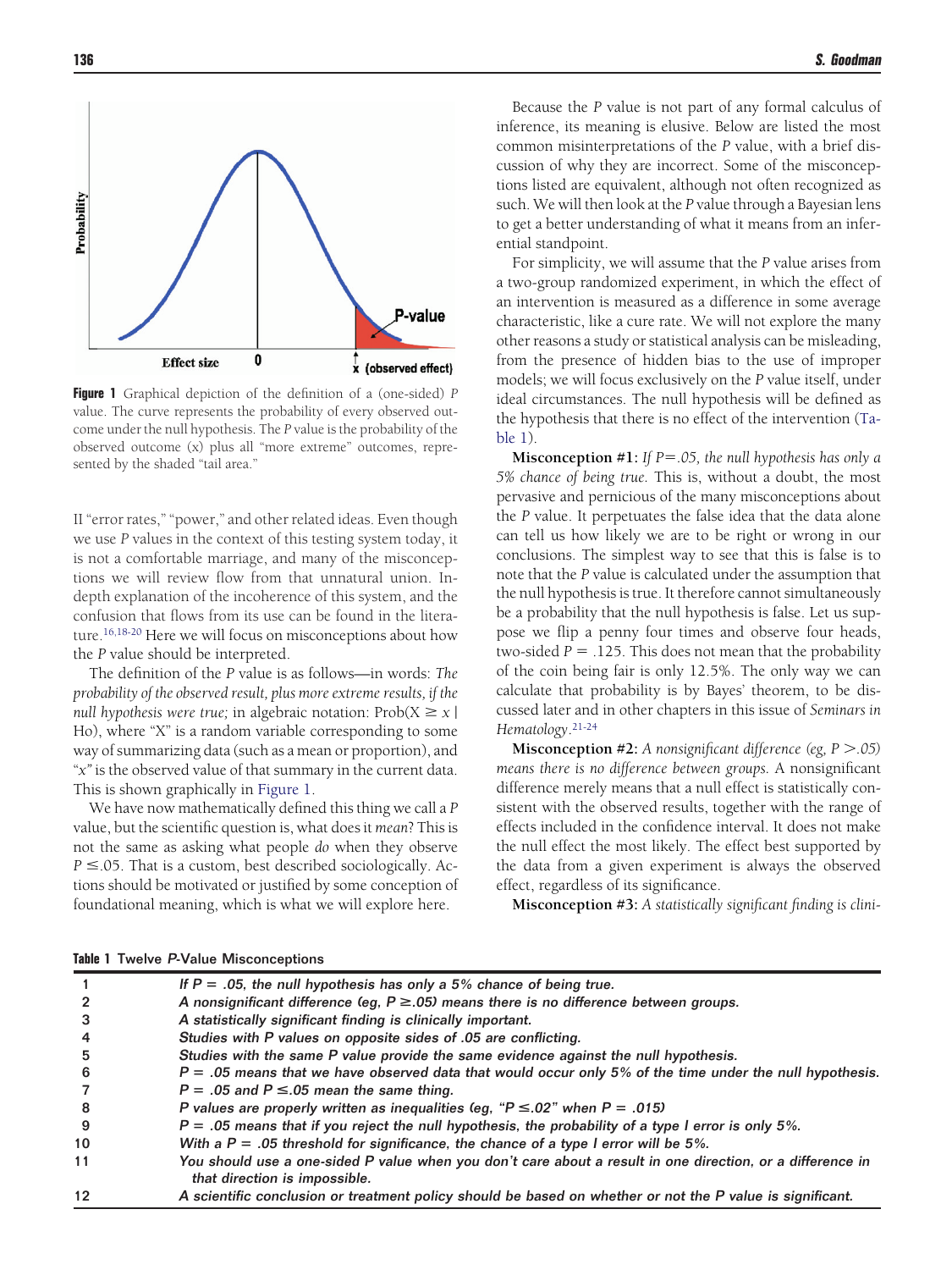

**Figure 2** Figure showing how the *P* values of very different significance can arise from trials showing the identical effect with different precision (A, Misconception #4), or how same *P* value can be derived from profoundly different results (B, Misconception #5).

*cally important.* This is often untrue. First, the difference may be too small to be clinically important. The *P* value carries no information about the magnitude of an effect, which is captured by the effect estimate and confidence interval. Second, the end point may itself not be clinically important, as can occur with some surrogate outcomes: response rates versus survival, CD4 counts versus clinical disease, change in a measurement scale versus improved functioning, and so on.<sup>25-27</sup>

**Misconception #4:** *Studies with P values on opposite sides of .05 are conflicting.* Studies can have differing degrees of significance even when the estimates of treatment benefit are *identical*, by changing only the precision of the estimate, typically through the sample size (Figure 2A). Studies statistically conflict only when the difference between their results is unlikely to have occurred by chance, corresponding to when their confidence intervals show little or no overlap, formally assessed with a test of heterogeneity.

**Misconception #5:** *Studies with the same P value provide the same evidence against the null hypothesis.*Dramatically different observed effects can have the same *P* value. Figure 2B shows the results of two trials, one with a treatment effect of 3% (confidence interval [CI], 0% to 6%), and the other with an effect of 19% (CI, 0% to 38%). These both have a *P* value of .05, but the fact that these mean different things is easily demonstrated. If we felt that a 10% benefit was necessary to offset the adverse effects of this therapy, we might well adopt a therapy on the basis of the study showing the large effect and strongly reject that therapy based on the study showing the small effect, which rules out a 10% benefit. It is of course also possible to have the same *P* value even if the lower CI is not close to zero.

This seeming incongruity occurs because the *P* value defines "evidence" relative to only one hypothesis—the null. There is no notion of positive evidence—if data with a  $P =$ .05 are evidence against the null, what are they evidence *for?* In this example, the strongest evidence for a benefit is for 3% in one study and 19% in the other. If we quantified evidence in a relative way, and asked which experiment provided

**Misconception #6:**  $P = .05$  means that we have observed *data that would occur only 5% of the time under the null hypothesis.* That this is not the case is seen immediately from the *P* value's definition, the probability of the observed data, *plus more extreme data*, under the null hypothesis. The result with the *P* value of exactly .05 (or any other value) is the most probable of all the other possible results included in the "tail area" that defines the *P* value. The probability of any individual result is actually quite small, and Fisher said he threw in the rest of the tail area "as an approximation." As we will see later in this chapter, the inclusion of these rarer outcomes poses serious logical and quantitative problems for the *P* value, and using comparative rather than single probabilities to measure evidence eliminates the need to include outcomes other than what was observed.

This is the error made in the published survey of medical residents cited in the Introduction,<sup>3</sup> where the following four answers were offered as possible interpretations of  $P > 0.05$ :

- a. The chances are greater than 1 in 20 that a difference would be found again if the study were repeated.
- b. The probability is less than 1 in 20 that a difference this large could occur by chance alone.
- c. The probability is greater than 1 in 20 that a difference this large could occur by chance alone.
- d. The chance is 95% that the study is correct.

The correct answer was identified as "c", whereas the actual correct answer should have read, "The probability is greater than 1 in 20 that a difference this large *or larger* could occur by chance alone."

These "more extreme" values included in the *P*-value definition actually introduce an operational difficulty in calculating *P* values, as more extreme data are by definition *unobserved* data. What "could" have been observed depends on what experiment we imagine repeating. This means that two experiments with identical data on identical patients could generate different *P* values if the imagined "long run" were different. This can occur when one study uses a stopping rule, and the other does not, or if one employs multiple comparisons and the other does not[.29,30](#page-5-0)

**Misconception #7:**  $P = .05$  and  $P \le 0.05$  mean the same *thing.* This misconception shows how diabolically difficult it is to either explain or understand *P* values. There is a big difference between these results in terms of weight of evidence, but because the same number (5%) is associated with each, that difference is literally impossible to communicate. It can be calculated and seen clearly only using a Bayesian evidence metric[.16](#page-5-0)

**Misconception #8:** *P values are properly written as inequalities (eg, "P*  $\leq$  *.02" when P* = *.015).* Expressing all *P* values as inequalities is a confusion that comes from the combination of hypothesis tests and *P* values. In a hypothesis test, a pre-set "rejection" threshold is established. It is typically set at  $P =$ .05, corresponding to a type I error rate (or "alpha") of 5%. In such a test, the only relevant information is whether the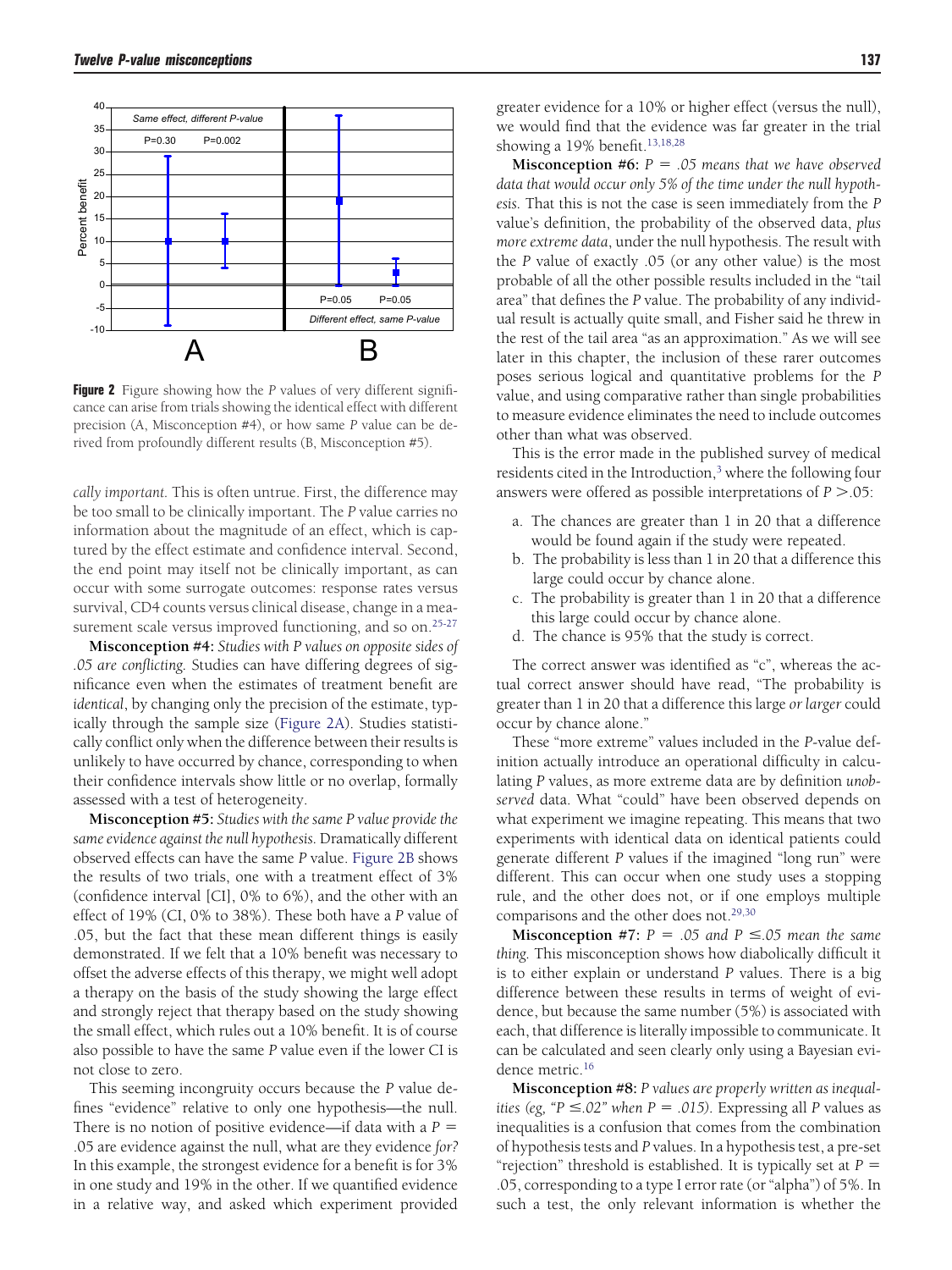difference observed fell into the rejection region or not, for example, whether or not  $P \leq 0.05$ . In that case, expressing the result as an inequality ( $P \le 0.05$  v  $P > 0.05$ ) makes sense. But we are usually interested in how *much* evidence there is against the null hypothesis; that is the reason *P* values are used. For that purpose, it matters whether the *P* value equals .50, .06, .04 or .00001. To convey the strength of evidence, the exact *P* value should always be reported. If an inequality is used to indicate merely whether the null hypothesis should be rejected or not, that can be done only with a pre-specified threshold, like .05. *The threshold cannot depend on the observed P* value, meaning we cannot report " $P < 0.01$ " if we observe  $P =$ .008 and the threshold was .05. No matter how low the *P* value, we must report " $P < 0.05$ ." But rejection is very rarely the issue of sole interest. Many medical journals require that very small *P* values (eg, <.001) be reported as inequalities as a stylistic issue. This is ordinarily not a big problem except in situations where literally thousands of statistical tests have been done (as in genomic experiments) when many very small *P* values can be generated by chance, and the distinction between the small and the extremely small *P* values are important for proper conclusions.

**Misconception #9:**  $P = .05$  means that if you reject the null *hypothesis, the probability of a type I error is only 5%.* Now we are getting into logical quicksand. This statement is equivalent to Misconception #1, although that can be hard to see immediately. A type I error is a "false positive," a conclusion that there is a difference when no difference exists. If such a conclusion represents an error, then by definition there is no difference. So a 5% chance of a false rejection is equivalent to saying that there is a 5% chance that the null hypothesis is true, which is Misconception #1.

Another way to see that this is incorrect is to imagine that we are examining a series of experiments on a therapy we are certain is effective, such as insulin for diabetes. If we reject the null hypothesis, the probability that rejection is false (a type 1 error) is zero. Since all rejections of the null hypothesis are true, it does not matter what the *P* value is. Conversely, if we were testing a worthless therapy, say copper bracelets for diabetes, all rejections would be false, regardless of the *P* value. So the chance that a rejection is right or wrong clearly depends on more than just the *P* value. Using the Bayesian lexicon, it depends also on our a priori certitude (or the strength of external evidence), which is quantified as the "prior probability" of a hypothesis.

**Misconception #10:** With  $a P = .05$  threshold for signifi*cance, the chance of a type I error will be 5%.* What is different about this statement from Misconception #9 is that here we are looking at the chance of a type I error *before* the experiment is done, not after rejection. However, as in the previous case, the chance of a type I error depends on the prior probability that the null hypothesis is true. If it is true, then the chance of a false rejection is indeed 5%. If we know the null hypothesis is false, there is no chance of a type I error. If we are unsure, the chance of a false positive lies between zero and 5%.

The point above assumes no issues with multiplicity or study design. However, in this new age of genomic medicine,

it is often the case that literally thousands of implicit hypotheses can be addressed in a single analysis, as in comparing the expression of 5,000 genes between diseased and non-diseased subjects. If we define "type I error" as the probability that any of thousands of possible predictors will be falsely declared as "real," then the *P* value on any particular predictor has little connection with the type I error related to the whole experiment. Here, the problem is not just with the *P* value itself but with the disconnection between the *P* value calculated for one predictor and a hypothesis encompassing many possible predictors. Another way to frame the issue is that the search through thousands of predictors implies a very low prior probability for any one of them, making the posterior probability for a single comparison extremely low even with a low *P* value. Since the  $1 - (posterior probability)$ is the probability of making an error when declaring that relationship "real," a quite low *P* value still carries with it a high probability of false rejection[.31,32](#page-5-0)

**Misconception #11:** *You should use a one-sided P value when you don't care about a result in one direction, or a difference in that direction is impossible.* This is a surprisingly subtle and complex issue that has received a fair amount of technical discussion, and there are reasonable grounds for disagreement[.33-38](#page-5-0) But the operational effect of using a one-sided *P* value is to increase the apparent strength of evidence for a result based on considerations not found in the data. Thus, use of a one-sided *P* value means the *P* value will incorporate attitudes, beliefs or preferences of the experimenter into the assessment of the strength of evidence. If we are interested in the *P* value as a measure of the strength of evidence, this does not make sense. If we are interested in the probabilities of making type I or type II errors, then considerations of onesided or two-sided rejection regions could make sense, but there is no need to use *P* values in that context.

**Misconception #12:** *A scientific conclusion or treatment policy should be based on whether or not the P value is significant.* This misconception encompasses all of the others. It is equivalent to saying that the magnitude of effect is not relevant, that only evidence relevant to a scientific conclusion is in the experiment at hand, and that both beliefs and actions flow directly from the statistical results. The evidence from a given study needs to be combined with that from prior work to generate a conclusion. In some instances, a scientifically defensible conclusion might be that the null hypothesis is still probably true even after a significant result, and in other instances, a nonsignificant *P* value might still lead to a conclusion that a treatment works. This can be done formally only through Bayesian approaches. To justify actions, we must incorporate the seriousness of errors flowing from the actions together with the chance that the conclusions are wrong.

These misconceptions do not exhaust the range of misstatements about statistical measures, inference or even the *P* value, but most of those not listed are derivative from the 12 described above. It is perhaps useful to understand how to measure true evidential meaning, and look at the *P* value from that perspective. There exists only one calculus for quantitative inference—Bayes' theorem— explicated in more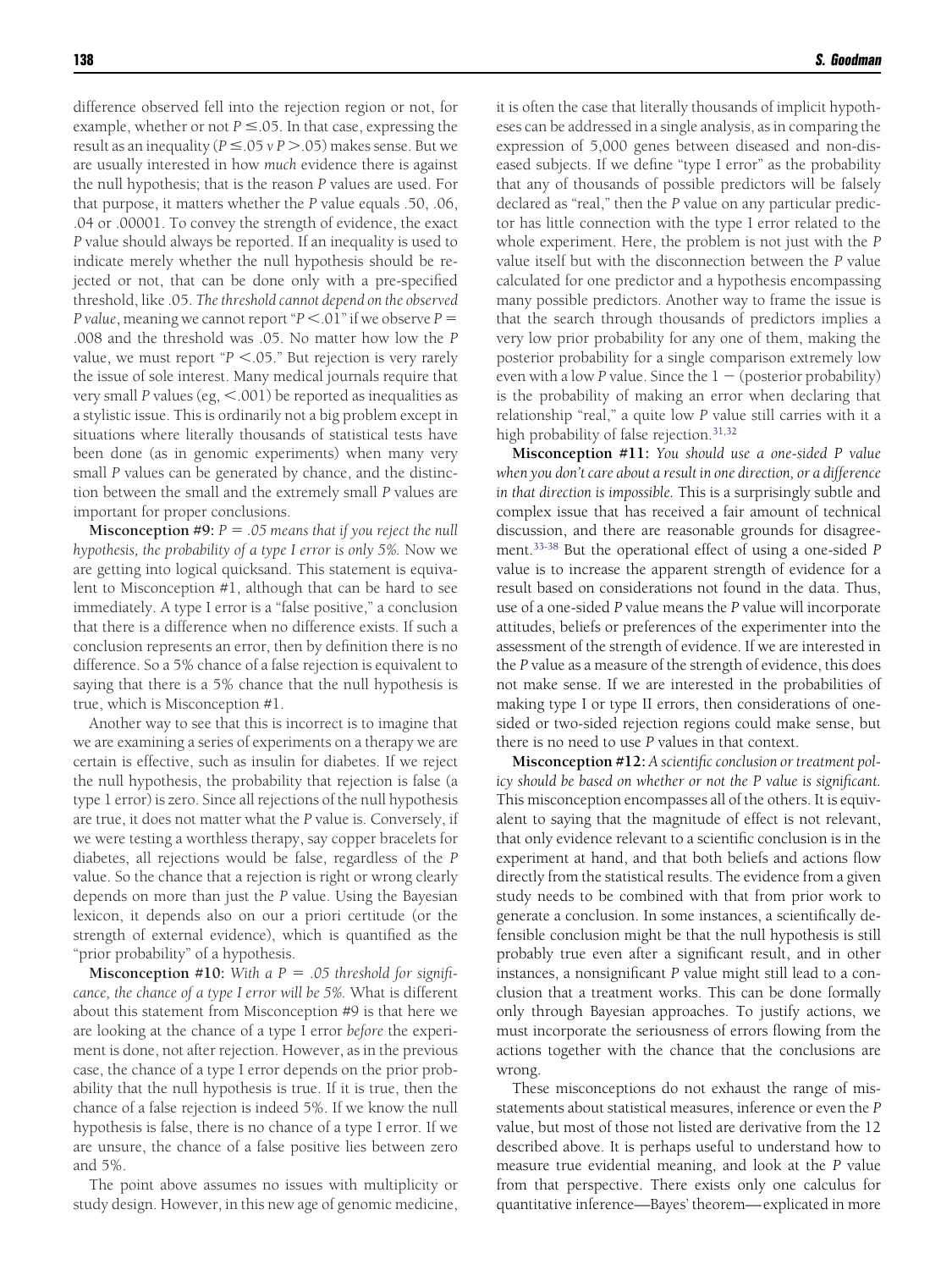<span id="page-4-0"></span>depth elsewhere and in other articles in this issue. Bayes' theorem can be written in words in this way:

Odds of the null hypothesis after obtaining the data

Odds of the null hypothesis before obtaining the data

Bayes' factor

or to use more technical terms:

Posterior odds  $(H_0, \text{ given the data})$ 

= Posterior odds  $(H_0, \text{ given the data})$ 

$$
\times \frac{\text{Prob}(Data, under H_0)}{\text{Prob}(Data, under H_A)}
$$

where Odds = probability/(1 - probability),  $H_0$  = null hypothesis, and  $H_A$  = alternative hypothesis.

It is illuminating that the *P* value does not appear anywhere in this equation. Instead, we have something called the Bayes' factor (also called the likelihood ratio in some settings), which is basically the same as the likelihood ratio used in diagnostic testing.<sup>24,39</sup> It measures how strongly the observed data are predicted by two competing hypotheses, and is a measure of evidence that has most of the properties that we normally mistakenly ascribe to the *P* value. Table 2 summarizes desirable properties of an evidential measure, and contrasts the likelihood ratio to the *P* value. The main point here is that our intuition about what constitutes a good measure of evidence is correct; what is problematic is that the *P* value has few of them. Interested readers are referred to more comprehensive treatments of this contrast, which show, among other things, that the *P* value greatly overstates the evidence against the null hypothesis.<sup>40</sup> (See article by Sander Greenland in this issue for more complete discussion of Bayesian approaches<sup>41</sup>). Table 3 shows how *P* values can be compared to the strongest Bayes' factors that can be mustered for that degree of deviation from the null hypothesis. What this table shows is that (1) *P* values overstate the evidence against the null hypothesis, and (2) the chance that rejection of the null hypothesis is mistaken is far higher than is generally appreciated even when the prior probability is 50%.

One of many reasons that *P* values persist is that they are part of the vocabulary of research; whatever they do or do not mean, the scientific community feels they understand the rules with regard to their use, and are collectively not familiar

**Table 2** Evidential Properties of Bayes' Factor Versus <sup>P</sup> Value

|                                     | P     | <b>Bayes'</b> |
|-------------------------------------|-------|---------------|
| <b>Evidential Property</b>          | Value | <b>Factor</b> |
| Information about effect size?      | No    | Yes           |
| Uses only observed data?            | N٥    | Yes           |
| Explicit alternative hypothesis?    | N٥    | Yes           |
| Positive evidence?                  | Nο    | Yes           |
| Sensitivity to stopping rules?      | Yes   | Nο            |
| Easily combined across experiments? | No    | Yes           |
| Part of formal system of inference? | Nο    | Yes           |

| P<br><b>Value</b> | <b>Smallest</b><br>Bayes'<br><b>Factor</b> | <b>Smallest Posterior Probability</b><br>of H <sub>0</sub> When Prior<br>Probability $=$ 50% |
|-------------------|--------------------------------------------|----------------------------------------------------------------------------------------------|
| .10               | .26                                        | 21%                                                                                          |
| .05               | .15                                        | 13%                                                                                          |
| .03               | .10                                        | 9%                                                                                           |
| .01               | .04                                        | 4%                                                                                           |
| .001              | .005                                       | .5%                                                                                          |

enough with alternative methodologies or metrics. This was discovered by the editor of the journal *Epidemiology* who tried to ban their use but was forced to abandon the effort after several years.<sup>42</sup>

In the meantime, what is an enlightened and well-meaning researcher to do? The most important foundational issue to appreciate is that there is no number generated by standard methods that tells us the probability that a given conclusion is right or wrong. The determinants of the truth of a knowledge claim lie in combination of evidence both within and outside a given experiment, including the plausibility and evidential support of the proposed underlying mechanism. If that mechanism is unlikely, as with homeopathy or perhaps intercessory prayer, a low *P* value is not going to make a treatment based on that mechanism plausible. It is a very rare single experiment that establishes proof. That recognition alone prevents many of the worst uses and abuses of the *P* value. The second principle is that the size of an effect matters, and that the entire confidence interval should be considered as an experiment's result, more so than the *P* value or even the effect estimate. The confidence interval incorporates both the size and imprecision in effect estimated by the data.

There hopefully will come a time when Bayesian measures of evidence, or at least Bayesian modes of thinking, will supplant the current ones, but until then we can still use standard measures sensibly if we understand how to reinterpret them through a Bayesian filter, and appreciate that our inferences must rest on many more pillars of support than the study at hand.

## References

- 1. Garcia-Berthou E, Alcaraz C: Incongruence between test statistics and P values in medical papers. BMC Med Res Methodol 4:13, 2004
- 2. Andersen B: Methodological Errors in Medical Research. Oxford, UK, Blackwell Science, 1990
- 3. Windish DM, Huot SJ, Green ML: Medicine residents' understanding of the biostatistics and results in the medical literature. JAMA 298:1010- 1022, 2007
- 4. Berkson J: Tests of significance considered as evidence. J Am Stat Assoc 37:325-35, 1942
- 5. Mainland D: The significance of "nonsignificance." Clin Pharm Ther 5:580-586, 1963
- 6. Mainland D: Statistical ritual in clinical journals: Is there a cure? —I. Br Med J 288:841-843, 1984
- 7. Edwards W, Lindman H, Savage LJ: Bayesian statistical inference for psychological research. Psych Rev 70:193-242, 1963